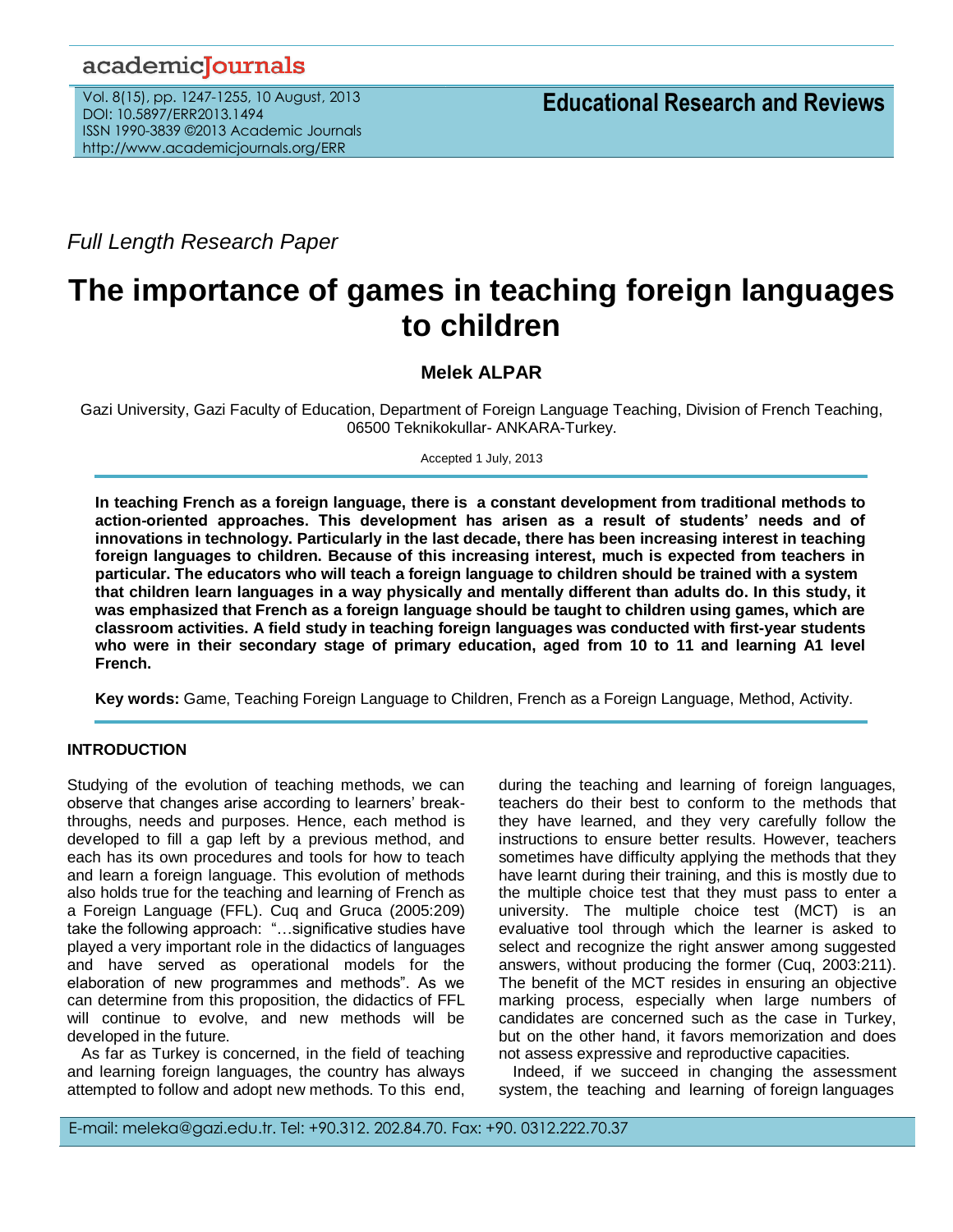will be positively affected because "assessment is, above all, a formality that stands in the continuum of teaching and that contributes greatly to the acquisition of a foreign language. Assessment should not be a goal but an instrument" (Cuq and Gruca, 2005:219). If learners are required to pass the ÖSYM (Center for the Evaluation and Placement of Students to University) test, they will always have to learn foreign languages according to traditional methods because this test does not evaluate the four skills; listening, speaking, reading and writing. This test is closed-ended and consists solely of multiplechoice items, with no assessment of oral and written expression or oral comprehension. It is possible to pass the test by simply knowing some grammar, having a large vocabulary, knowing how to translate and being able to understand the texts enough to answer the questions. Thus, the teaching and learning of the language are conducted to fit the needs of such testing. Hence, the ÖSYM is currently working an imminent change true to the European Framework of Reference for Languages regarding the testing system and once this is done, assessing the four skills of language will become possible.

Particularly in the field of teaching younger learners, in his book *The Teaching of Children in Language Class,* Vanthier (2009:17) states that it is important to take into account the age, needs, psychomotor, cognitive, affecttive and linguistic development of learners aged below twelve. Indeed, teaching a language to children requires a strong knowledge of language teaching methods as well as a good understanding of children. That is why one must not lose sight of the different stages of the child's psycho-cognitive development. Piaget (cited in Vanthier, 2009:17), with respect to the child's development, explains our life's stages as such: «We first are newly born (the first month of life), then we are a baby (until more or less 2 years old), then little children (until 5 to 6 years old), then children (until 11 to 12 years old), then pre-teenagers (until 13 to 14 years old), then teenagers (until 17 to 20 years old), and finally we are adults››. Basing ourselves on the above-cited definitions, we observe that the child's development distinctively influences his/her cognitive capacities which we must carefully handle while teaching/learning a foreign language.

To make FFL teaching and learning in classrooms more pleasing, we suggest that teachers, especially those who teach younger audiences, use play during their classes. With respect to that, we will use examples to first determine what is meant by playing and then to establish what role and function it has in FFL classes. Here is Bruner's view (cited in Vanthier, 2009:47) on the matter: «Because it presents both repetitive and innovative structures, it is through playing that the child have accesses to language. Through the individual motivation that it generates, it can provide a take-off point.

Playing is a linguistic experimentation platform". On this matter, we will first try to see what playing is, then, through examples, its role and function in the FFL classes.

## **What is playing?**

When we check the dictionary for the meaning of the term "playing", we see that it is derived from the Latin word "jocus", which signifies "joking, fooling around". Similarly, Robert (2003) defines it as a "physical or mental activity purely gratuitous, which has, in the mind of the person who indulges in it, no other purpose than the pleasure it gives".

From these definitions, at first sight, playing is perceived as an activity that children perform for the sake of simple pleasure to which they devote the majority of their time. However, we must not be fooled by this reality, for as Kergomard puts it (cited in Brougère 1995:148) in his book *Pre-school Education at School*, "Playing is the child's work, it is his profession, his life". It is a component that plays a major role in the child's physical and mental growth. Playing constitutes the heart of children's learning, and it prepares them for life. Therefore, through games, children can imitate adults' behaviors, learn to work and collaborate as part of a team, learn to manage stress, and learn to familiarize with social norms.

Winnicott (1972), in his book *The Child and the Outside World: Studies in developing relationships,* explains that children play for pleasure, to control their anxiety, to multiply their experiences and to create social ties. According to Brougère, playing is the first and foremost "...a value rather than a research theme" (2005: 36). Hence, we can understand that playing is a vital activity for children.

When we study playing closely, we see that researchers have tried to classify it. For examples Bühler divides play into five groups: a) Functional games (or sensory-motor), b) Fictional or illusional games, c) Receptive games (looking at images, listening to tales, etc.), d) Building games, and e) Collective games" (cited in Piaget, 1964:135).

Conversely, Piaget (1964) suggests a genetic classification with an evolution in 3 steps: exercise games, symbolic games and games with rules at age 5 or 6 or so. Regarding game rules, in his book *The Equilibration of Cognitive Structures: The Central Problem of Intellectual Development,* Piaget classifies these into four groups: the motor and individual stage (0 to 2/5 year), at this stage the child enjoys playing alone; the egocentric stage (2/5 to 7/8 year), the child is aware of the rules but struggles to accept their necessity; the stage of rising cooperation (7/8 year), the child's purpose is to win the game whilst the rules seem vague; and finally, the stage of rule codification (11/12 year), the child is aware of the rules and can modify them (cited in Vanthier, 2009:18).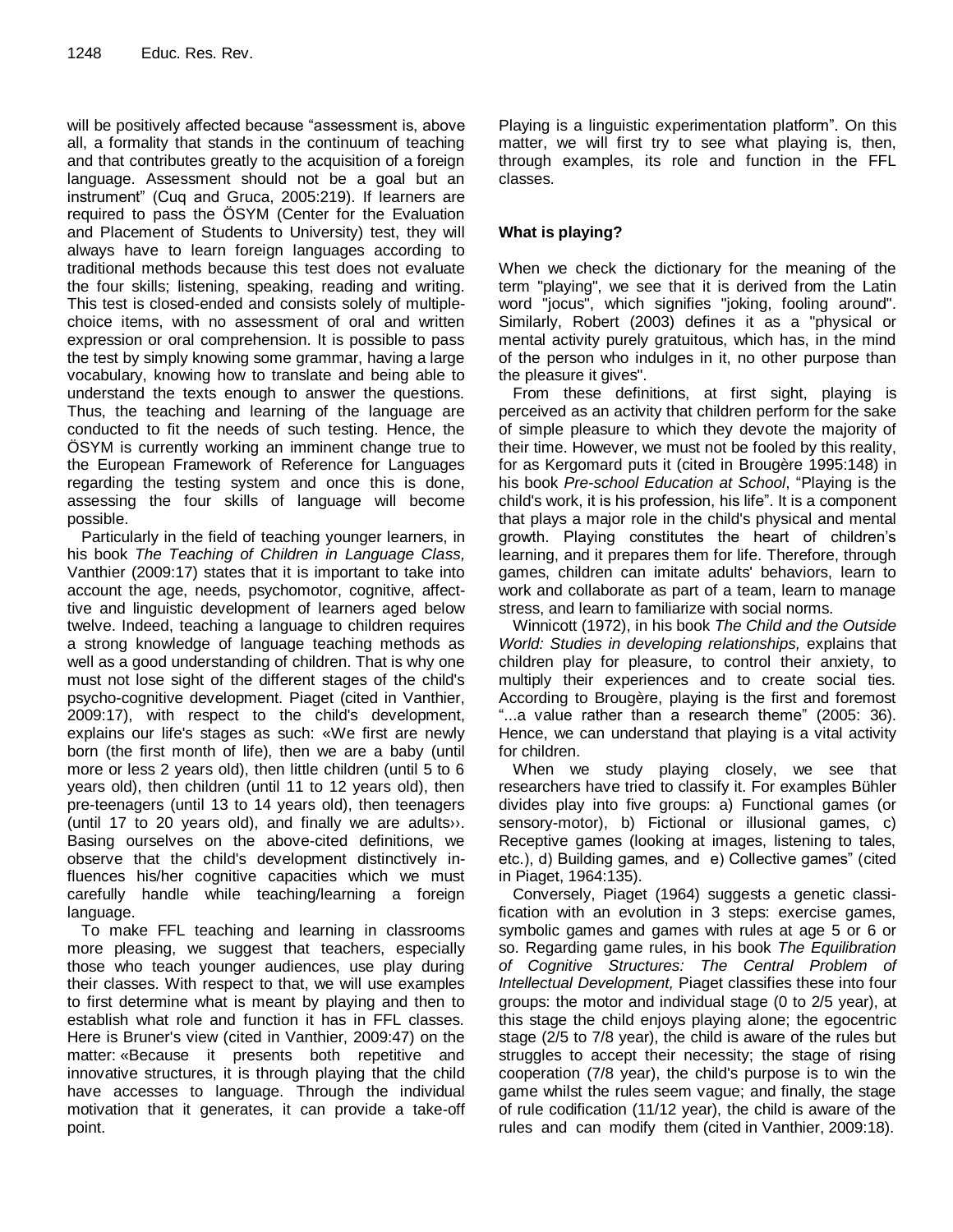After taking a glimpse at the stages of game rules among children and their classification, we will study the effects that these games might have on learning.

For many teachers, playing is the raw material of learning because children learn by playing. Playing motivates children's learning and shows the extent to which their language skills improve through play. According to Brougère (1995:66), "Playing is a medium, a format to seduce the child; we must refrain from discouraging him/her with studies that are unsuited for his/her age: This softer way of communicating studies will make the latter look like a game and not work. For at this age, it is necessary to fool them with seductive carrots since they yet cannot understand the benefits, the prestige and the pleasure that studies may provide them in their future. The child is not able to foresee the benefits that studies, learning to read and write, speaking a foreign language represent for him/her. Therefore he/she must be given the impression that he/she is playing".

### **Play in the teaching and learning of a foreign language**

In the field of teaching and learning foreign languages, play has been considered a teaching tool since 1990 and has been practiced in the form of playful activities in language classrooms. As FFL trainers and teachers, we strongly suggest the use of play, especially in early education because it allows learners to learn by playing. According to Bruner (cited in Vanthier, 2009:47), it is through playing that the child has access to language and to being motivated because: «When you have playing in class, there is obviously a creation space. In the game, not all is set from the beginning: haphazard, strategy, imagination and emotions intervene. Word games, role playing, creativity games, board games, cooperative or competitive games, in each type of game, the "I" is involved. From there on, words are not simply mechanically repeated because when playing becomes saying, they reflect a genuine communication intention and creation on the part of the child.

Regarding the teaching of young audiences, Bernard Mallet (cited in Cuq and Gruca, 2005:356) affirms that "the methodology of teaching children must above all be preoccupied by the emotional aspect and the role that the foreign language may play in the building of the child's identity. Therefore, it is advisable to create a model that would present itself in the shape of a fictional communication and representation space destined to fill the gap of a lacking real space. This fictional space will have as essential characteristic being playful, so as to say of being an activity where a non-conventional situation (real but absent) is replaced by a conventional situation (playful but present), which validity is based upon the rules of the game, the formers determining limits of function and modalities. Truly, playing is favorable for all kind of imaginary investment of reality" In this way, as

mentioned earlier, play during the teaching and learning of a foreign language may allow learners to move away from their emotions and fears due to the playful activities in the classroom. Following Cuq and Gruca (2005), in teaching and learning foreign languages, we can classify games into four groups: linguistic games (including grammatical, morphologic, lexical, phonetic), creativity games (which are based on the creation and imagination of the learner, such as riddles and anagrams), cultural games (which refer to culture and the learners' knowledge, such as baccalauréat games) and theatreoriented games (including role-playing, simulation and dramatization).

Based on these observations, we can determine that play is an invaluable tool during the acquisition of a foreign language because it allows learners to manipulate the language, to easily complete their linguistic knowledge most of the time without having to resort to any material, and to give them the chance to acquire a social skill. Here is how Weiss (2002:9) considers play:" Indeed, the nearly spontaneous expression during a game, a creativity exercise, a sketch or a role-playing game allows the student to show that he/she is capable of mobilizing vocabulary and structures of the method used in class in a different, new and creative way. Playful activities create maybe the most authentic situation where language is put to use in class and they allow students to take a giant leap in their learning process".

## **Purpose of the study**

The main aims of the present study are as follows:

- To determine the effect of foreign language teaching via playing on the child's level of learning.

- To determine the effect of foreign language teaching via playing on the durability of acquired knowledge.

#### **METHOD**

The present study has been carried out through the researcher's conducting of foreign language classes by employing two different methods. In this aspect, the present study has been designed as a half experimental pattern. During the process, the effects of traditional and play-led classes on the learning process have been assessed via the comparison of test results.

#### **Participants**

The research has been carried out on sixteen  $5<sup>th</sup>$  graders aged between age 10 to 11 years studying at the Batı Koleji Primary School in Ankara, during the 2012 to 2013 school year. The participants had  $40 \times 2 = 80$  min of optional FFL class each week, and they were at level A1.

#### **Data collection tools**

Research data have been collected from test results emerging at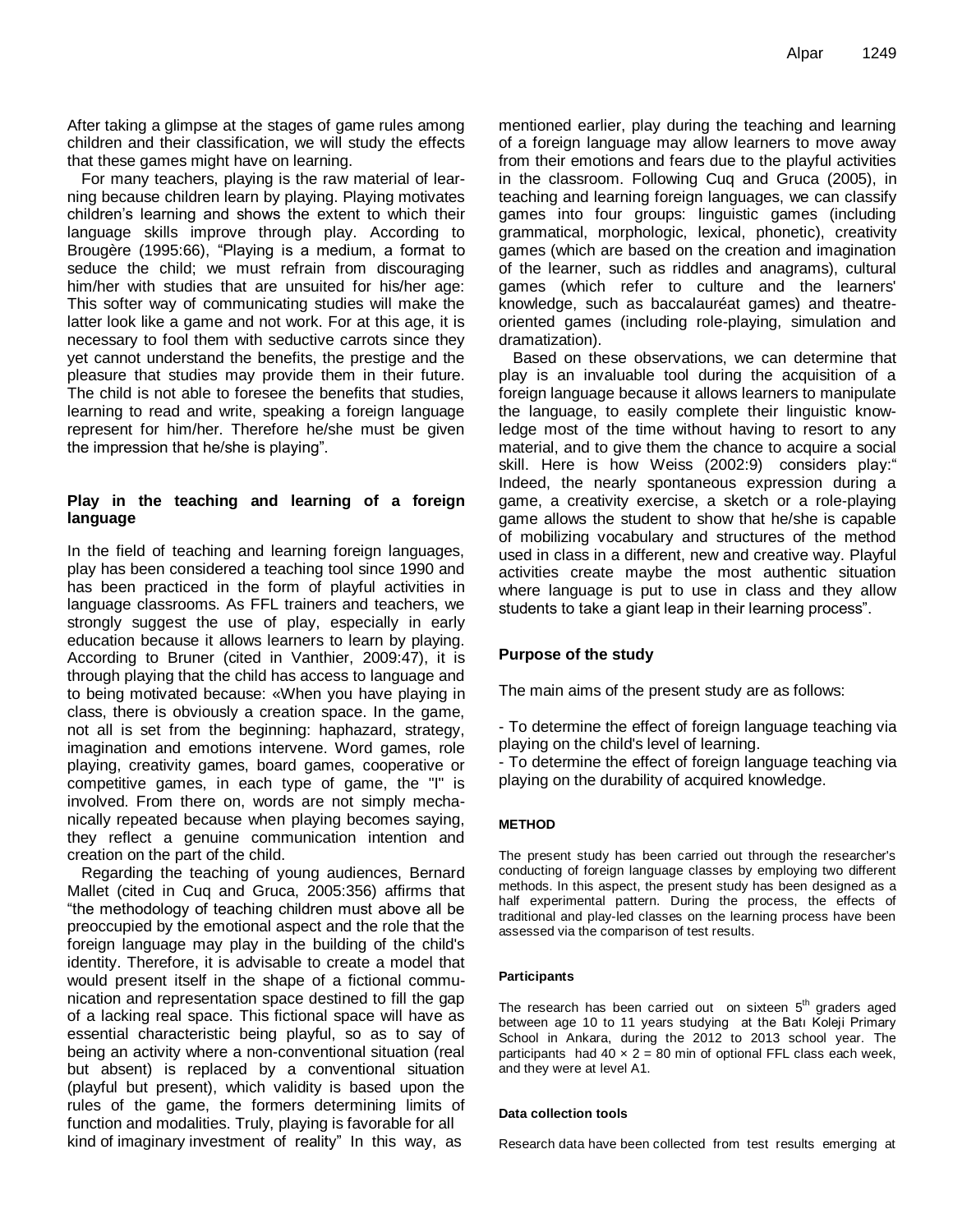| Learners        | Quiz 1 | Quiz 2 | Quiz 3/A | Quiz 3/B       |
|-----------------|--------|--------|----------|----------------|
| A               | 10     | 10     | 8        |                |
| B               | 8      | 10     | 6        |                |
| C               | 8      | 10     | 6        |                |
| D               | 8      | 10     | 2        |                |
| E               | 8      | 8      | 8        |                |
| F               | 8      | 10     | 4        |                |
| G               | 6      | 8      | 6        |                |
| н               | 6      | 8      | 6        |                |
|                 | 4      | 6      |          | 8              |
|                 | 4      | 8      |          | 10             |
| Κ               | 4      | 6      |          | 6              |
|                 | 4      | 8      |          | 10             |
| М               | 4      | 6      |          | 4              |
| N               | 4      | 8      |          | 10             |
| ∩               | 2      | 8      |          | 8              |
| P               | 0      | 4      |          | $\overline{2}$ |
| Average over 10 | 5.5    | 8      | 5.75     | 7.25           |

**Table 1.** Quiz scores over 10 and class averages.

the end of both traditionally and play-led classes. To analyze the effects of play on the growth of language skills in young FFL learners, we used quizzes that we designed after a series of observations. To that aim, we made a total of 240 h of lessons and gave 3 quizzes each day after each 40 min long class. Each quiz was scored out of 10 points and the number of items, on each quiz ranged from 5 to 20 (The quizzes are shown in the Appendix).

#### **Progress of the experience**

In this work, we have aimed at demonstrating the influence of playing on the student's motivation to learn a foreign language as well as his/her success. In this perspective we have carried out a research for a maximum of 240 h of lesson during 3 weeks. In that framework, a class of 16 students has been divided into two and we have worked with two groups of eight students each. During the study, the same topics have been taught firstly in a traditional fashion by using notebooks, books and a blackboard, then in a playful fashion using games. At the end of both practices quizzes consisting of 5 to 10 questions were administered and scored out of 10. In order to determine whether teaching has been durable, the quizzes have been repeated in the following weeks.

Over 3 weeks, we observed 16 Turkish learners aged between 10 and 11. They each had  $40 \times 2 = 80$  min of optional FFL lessons each week. The purpose was to ensure that learners would acquire level A1 language skills through games.

To conduct our research, we chose two closely related themes. The second theme was divided into two parts so it would have the same level of difficulty because our purpose was to compare the efficacy of the methods. Therefore, in each class, we tried to ensure the assimilation of four sentences. The themes of the classes were thus: Which season is this?, What's the weather like? (I) and what's the weather like? (II).

For "Which season is this?" we tried in traditional fashion to ensure the assimilation of the following sentences by the whole class: It is spring time; It is summer time; It is autumn; It is winter time.

The following week, the second theme of the lesson was "What's the weather like? (I)", and the linguistic objectives were thus: It is sunny; it is foggy; it is rainy and cold. This lesson was given to the whole class in a way that was particularly intended to introduce play to each stage of learning; this activity took place along with riddles, role-plays, mimes and dramas. After each lesson, relating to that lesson of the day, young learners had to pass tests that were based on 10 points and consisted of 10 min in length, Thus, after the classic lessons, the students were given quizzes 1 and 3/A, and quizzes 2 and 3/B were given via play at each stage of the lesson.

For the final "what's the weather like? (II)" lesson, the linguistic objectives were thus: there are clouds; it is hot; it is snowing and it is windy. For this lesson, we decided to divide the class into two groups according to the pupils' scores on quiz 1. This way, the first group constituted the 8 students who had obtained the highest scores on the first quiz at the end of a classic lesson. For this audience, we decided to make another classic lesson. For the second group, we gave the same lesson but this time used games at each stage of learning. At the end of both lessons, we made all students take the same quiz. Our aim was to certify once again the efficacy of play in teaching and learning a foreign language. Indeed, because of this practice, we could observe the positive effects that play had on learners with difficulties. At the last stage, we strove to learn whether the lessons learned in the classroom had been transferred to the students' memories in the long run. To test this, we devised an oral test. For this part of our research, we left the young learners free under the supervision of their teachers, and we asked them to try to remember and recreate the games without any adult help.

#### **FINDINGS**

According to the findings of this work, we discovered that the linguistic skills acquired through games were better and that the test scores were higher. That is, the classroom average of 5.5 with the classic lessons rose 2.5 points, reaching an average of 8 out of 10 with the introduction of play to the lessons (Table 1).

When we examined Quizzes 3/A and 3/B, the positive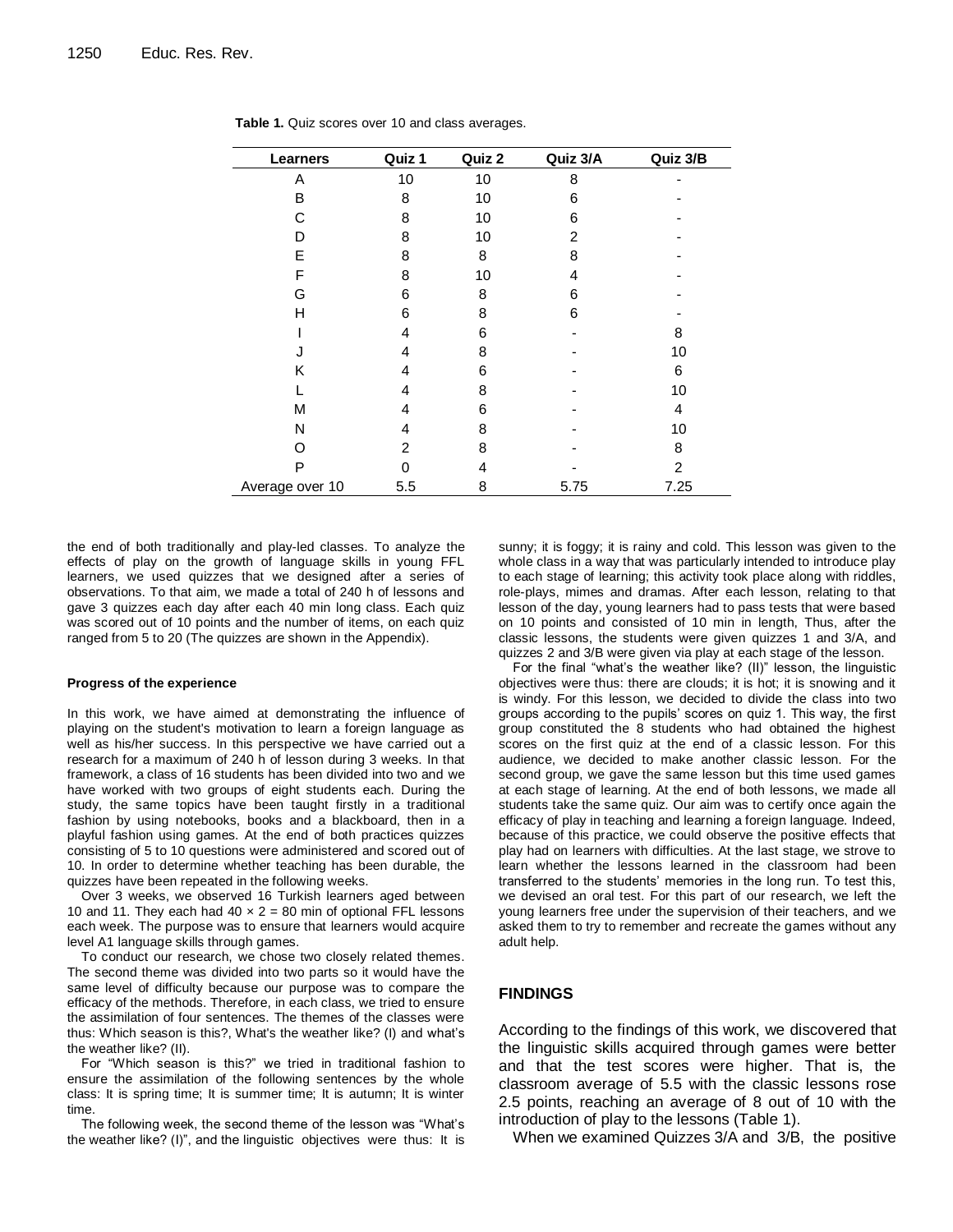|           |  |  |  |  | Table 2. Comparison of quiz score averages emerged after traditionally and playingly-led |
|-----------|--|--|--|--|------------------------------------------------------------------------------------------|
| teaching. |  |  |  |  |                                                                                          |

|                   |    | Mean   | <b>Std. Deviation</b> |        | Sig. (2-tailed) |
|-------------------|----|--------|-----------------------|--------|-----------------|
| QUIZ <sub>1</sub> | 16 | 5.5000 | 2.68328               | 8.199  |                 |
| QUIZ <sub>2</sub> | 16 | 8.0000 | 1.78885               | 17.889 | .000            |

**Table 3.** Comparison of quiz score averages of the group taught with traditional and play methods.

|       | Mean   | <b>Std. Deviation</b> |       | Sig. (2-tailed) |
|-------|--------|-----------------------|-------|-----------------|
| QUIZ3 | 5.7500 | 1.98206               | 8.205 |                 |
| QUIZ4 | 7.2500 | 3.01188               | 6.808 | .000            |

effect of play was strong. The learners in the second group, who gained lower scores than the learners in the first group, obtained an average score of only 5.75 whereas, the first group scored an average of 7.25. Thus, the use of play in the FFL class obviously contributed to the learning and success of the students. Hence, with games, mediocre learners could catch up to good students, which encourage us, FFL teachers, to make more use of games during our lessons to achieve better results. Another surprise that we found was that, except for 2 of them, all of the learners remembered the games that we had taught them in class. During learning activities that took place through games, the students' and teachers' cheer, motivation and desire for learning touched us profoundly. Learners thought they were taking a break and playing with their peers, and this allowed them to be more relaxed and less tense throughout the whole lesson. A learner who is devoid of stress and is seduced by playing will learn by having fun. Indeed, it is no surprise that the use of play during foreign language lessons had great success among young learners.

Analysis of Table 2 reveals that based on the results of the t-test carried out after traditionally and playingly-led classes in practice, we see that there is significant difference between quiz score averages to the advantage of playingly-led teaching.

In Table 3 it can be observed that, based on the results of the t-test carried out after the group has been divided into two as one traditionally, the other playingly-taught in practice, we see that there is significant difference between the quiz score averages of the two groups to the advantage of playingly-led teaching.

#### **Conclusion**

The present study analysed the effects of teaching by playing on the success of children, a field work has been realised with students aged between 10 and 11 and learning French as a foreign language at level A1 during their first year of the second phase of primary education at the Private Batı Koleji (Batı School) in Ankara.

Research results show that practices of teaching realised through playing have significantly more effect on the increase of the learning level than practices realised through traditional methods have. This result once again confirms the importance of playing in the learning process. In the limited field study that we did, it has been clearly shown that when playing is actively used children perceive and carry on the lesson as a game, and that consequently, both their attention and participation to class increase. Another point which our study has also demonstrated is that there is a significant difference in the level of success reached after the same topic has been taught under playful methods on the one side, and under traditional ones on the other. Similarly, an experimental study carried out by Gömleksiz (2005) where students have been taught English in a playful fashion in one experimental group and in a traditional fashion in another control group demonstrates that there are statistically significant differences to the advantage of the experimental group between the test scores averages in the knowledge, understanding and practice stages of the students' cognition.

However, we can state that for Turkish young learners "learning a foreign language" still means "learning its grammar", but the objective should be to communicate with the Communicative Approach and to act and interact with the Task-Based Perspective. This objective could be accomplished via playing, especially when a young audience is in question. Particularly during the early teaching of FFL, we must not lose sight of the physical and mental growth of our learners, and we must teach them according to their needs. As Gérard de Vecchi puts it, "To teach, it is indispensable to get to know the other. To learn, one must know oneself and get organized. Is this an evidence? No, it is rather a prerequisite that we often "forget". This could be done through the help of some simple techniques and above all, via the adoption of a certain state of mind" (Vecchi, 2000: 23). Consequently, we strongly suggest that no playful activity that is considered a "stopgap" measure or a "reward" should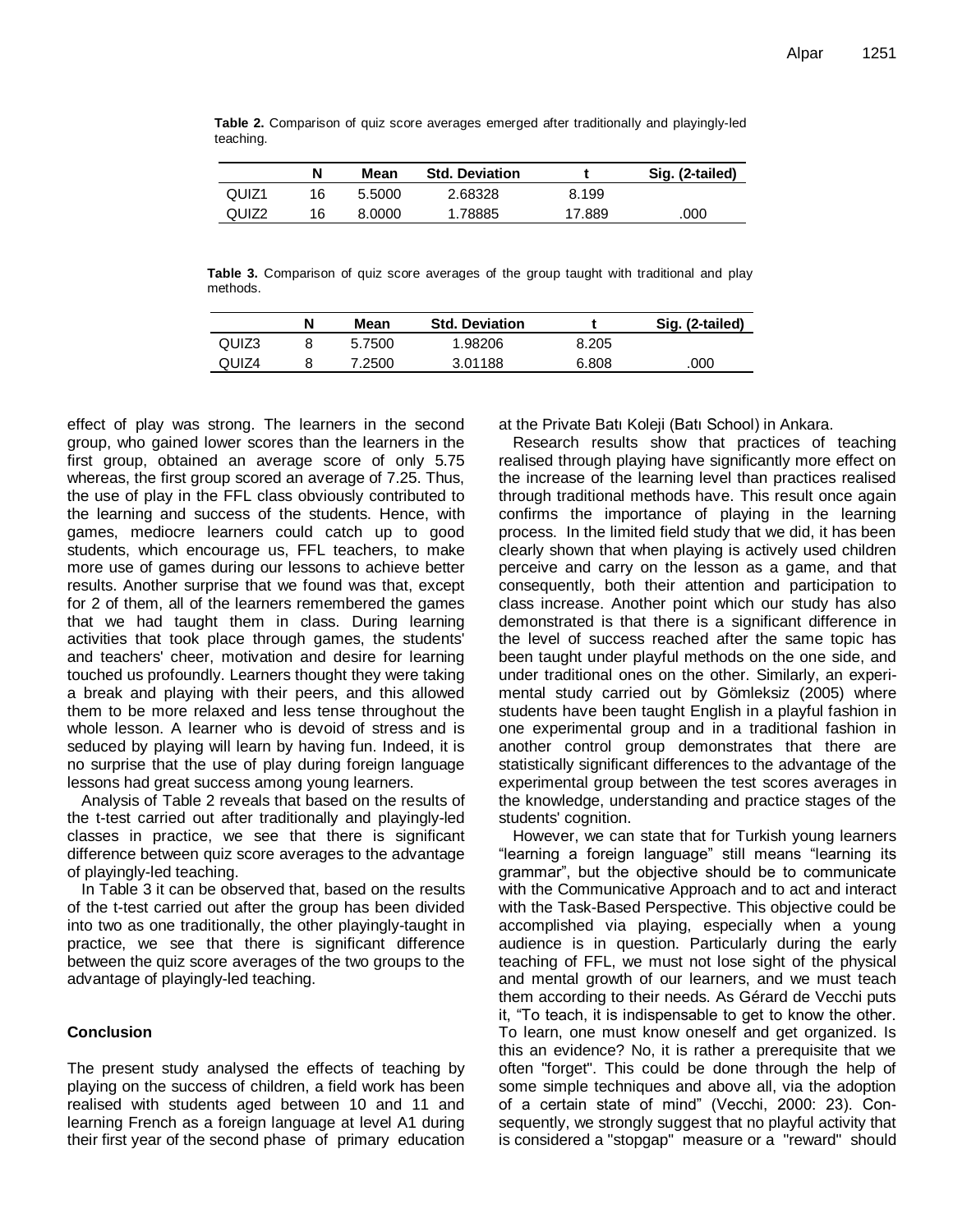be practiced just because learners have behaved well. As Weiss (1983) mentions in his book *Games and Communicative Activities in the Language Class*, games and play should instead be used as a medium and a format for getting better results from a young audience when teaching them a foreign language.

Trainers' active use of playing in their classrooms ensures that children successfully learn a foreign language via entertainment. Contrary to adults' belief, playing is not merely entertainment for the child; it is a "work", for via games, the child gets to know adults' world and he/she prepares for life. He/she also learns about team work, stress management and social norms. From the 90s on, playing has been accepted as a tool in the teaching of foreign language to children. In this context, in the teaching of French too playing should be adopted as a teaching tool. Playing ensures that the child acquires a language without having to have recourse to another tool because it supports the child's creativity and he/she spontaneously consolidates his/her acquisition through games.

As a consequence, we have emphasized the influence that playing has on success when it is used in the teaching of French as foreign language in Turkey. It must be agreed on that playing is not an entertainment tool designed to fill in free times during classes but that it is an entire method in itself to be used in the teaching of a foreign language. In our limited field study, it has been proved that when playing is actively used, children perceive and carry on class as a game, and that as a consequence their active participation to class increases while their attention lasts longer. Again, our study has as well demonstrated that there is a significant difference in the level of success reached after the same topic has been taught under playful methods on the one side, and under traditional ones on the other. While teaching, one must take into account that children are not adults and

that thus, the methods that apply to adults cannot apply to them. Being conscious of that, it must be ensured that playing is improved and disseminated as a foreign language method.

As we learned in this study, children were very happy and motivated during learning activities that included games because in reality, for them they were not FFL lessons but rather continuations of their breaks. Thus, the students felt more at ease, and they were stress-free and seduced by the game; they intended to play, but they also learned at the same time and did not even notice the learning.

#### **REFERENCES**

Brougère G (1995). Jeu et éducation. Paris: L'Harmattan.

- Brougère G (2005). Jouer/ apprendre. Paris: Economica-Anthropos.
- Cuq J-P (2003). Dictionnaire de didactique du français langue étrangère et seconde. CLE International: Paris.
- Cuq J-P, Gruca I (2005). Cours de didactique du français langue étrangère et seconde (2<sup>è</sup> ed.). Grenoble: PUG.
- Gömleksiz MN (2005). Oyun ile İngilizce Öğretiminin Uygulanması ve Öğrenci Başarısına Etkisi, (Elazığ Özel Bilgem İlköğretim Okulu Örneği). Kırgızistan Manas Üniversitesi Sosyal Bilimler Dergisi 14:179-195.
- Piaget J (1964). La formation du symbole chez l'enfant. Neuchâtel: Éditions Delachaux et Niestlé.
- Robert P (2003). Le Nouveau Petit Robert. Paris: Le Dictionnaire Le Robert- VUEF
- Vanthier H (2009). L'enseignement aux enfants en classe de langue. CLE International: Paris.
- Vecchi de V (2000). Aider les élèves à apprendre. Paris: Hachette.
- Weiss F (1983). Jeux et activités communicatives dans la classe de langue: Paris: Hachette.
- Weiss F (2002). Jouer, communiquer, apprendre. Paris: Hachette.
- Winnicott DW (1972). L'enfant et le monde extérieur : le développement des relations. Payot: Paris.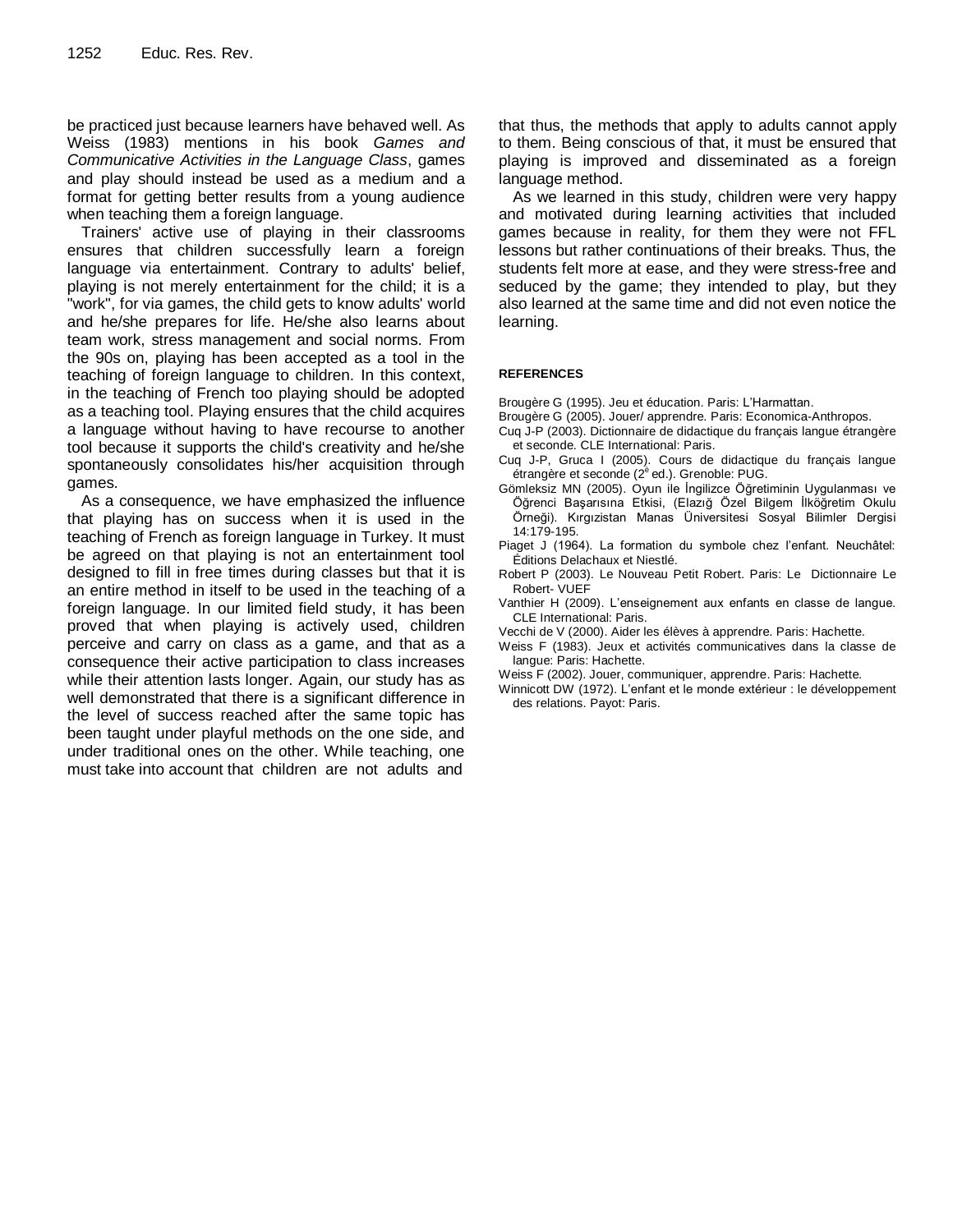# Appendix

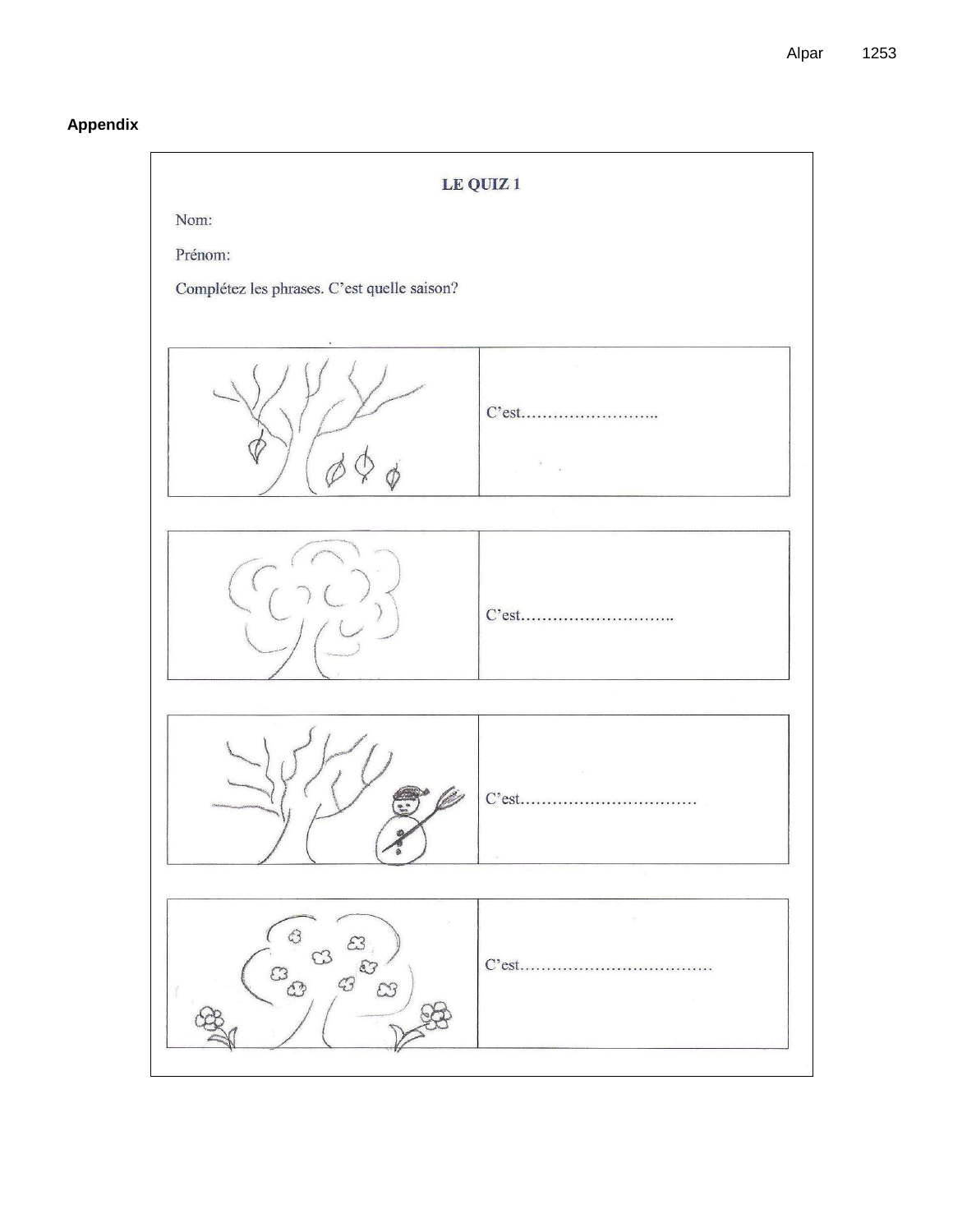